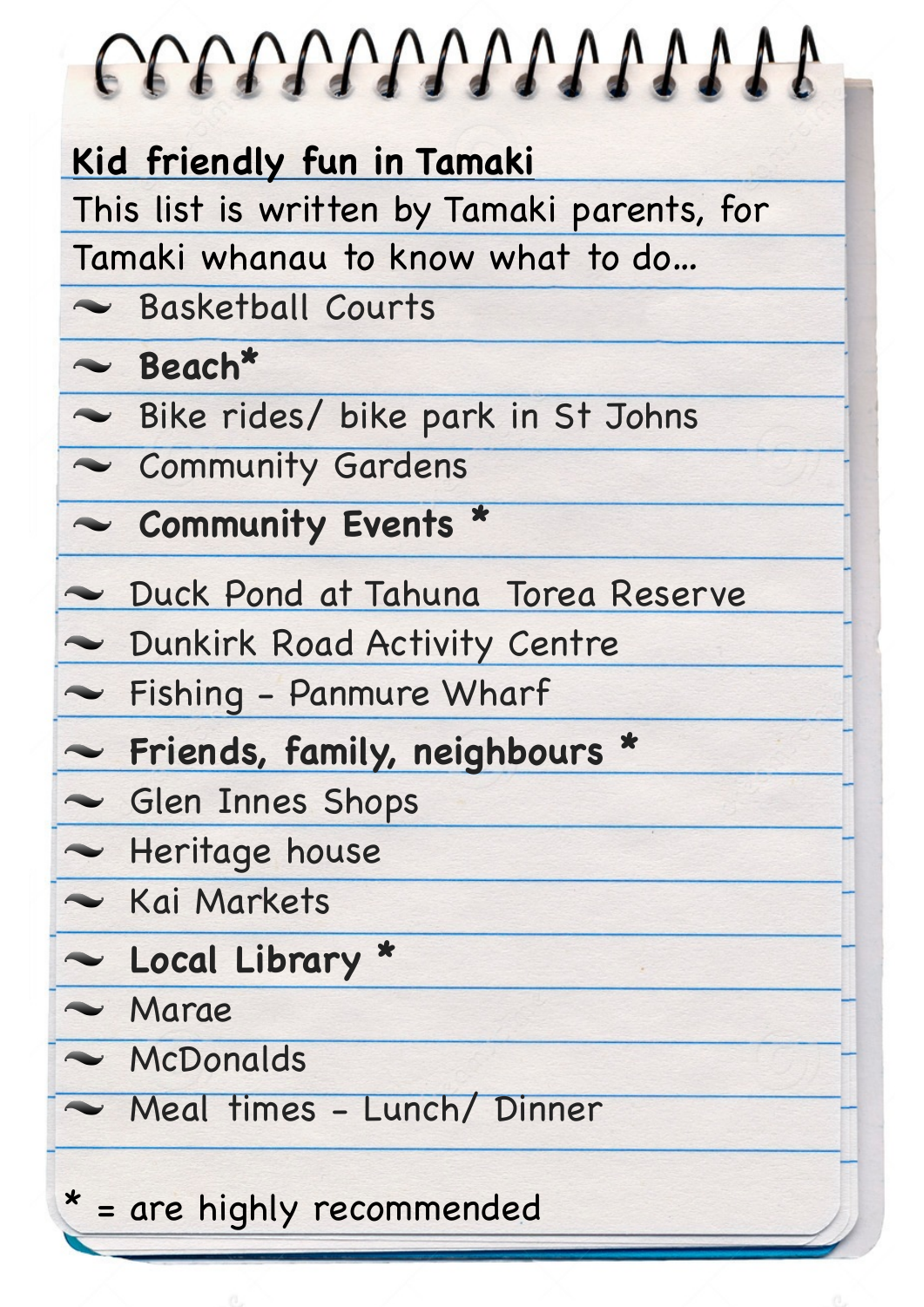| Kid friendly fun in Tamaki<br>Mount Wellington Rugby Club (Touch) |
|-------------------------------------------------------------------|
| ~ Mount Wellington Summit*                                        |
| Netball Courts                                                    |
| Rak n Save Supermarket                                            |
| - Panmure Basin*                                                  |
| - Parks/ Playgrounds*                                             |
| - Point England Reserve                                           |
| $\sim$ Pools*                                                     |
| Post Office                                                       |
| Rock Climbing                                                     |
| $\sim$ Swimming                                                   |
| School                                                            |
| $\sim$ Shopping                                                   |
| Skate park - GRACE church and                                     |
| Crossfields Park                                                  |
| Spend time at home - movie nights etc                             |
| Sports                                                            |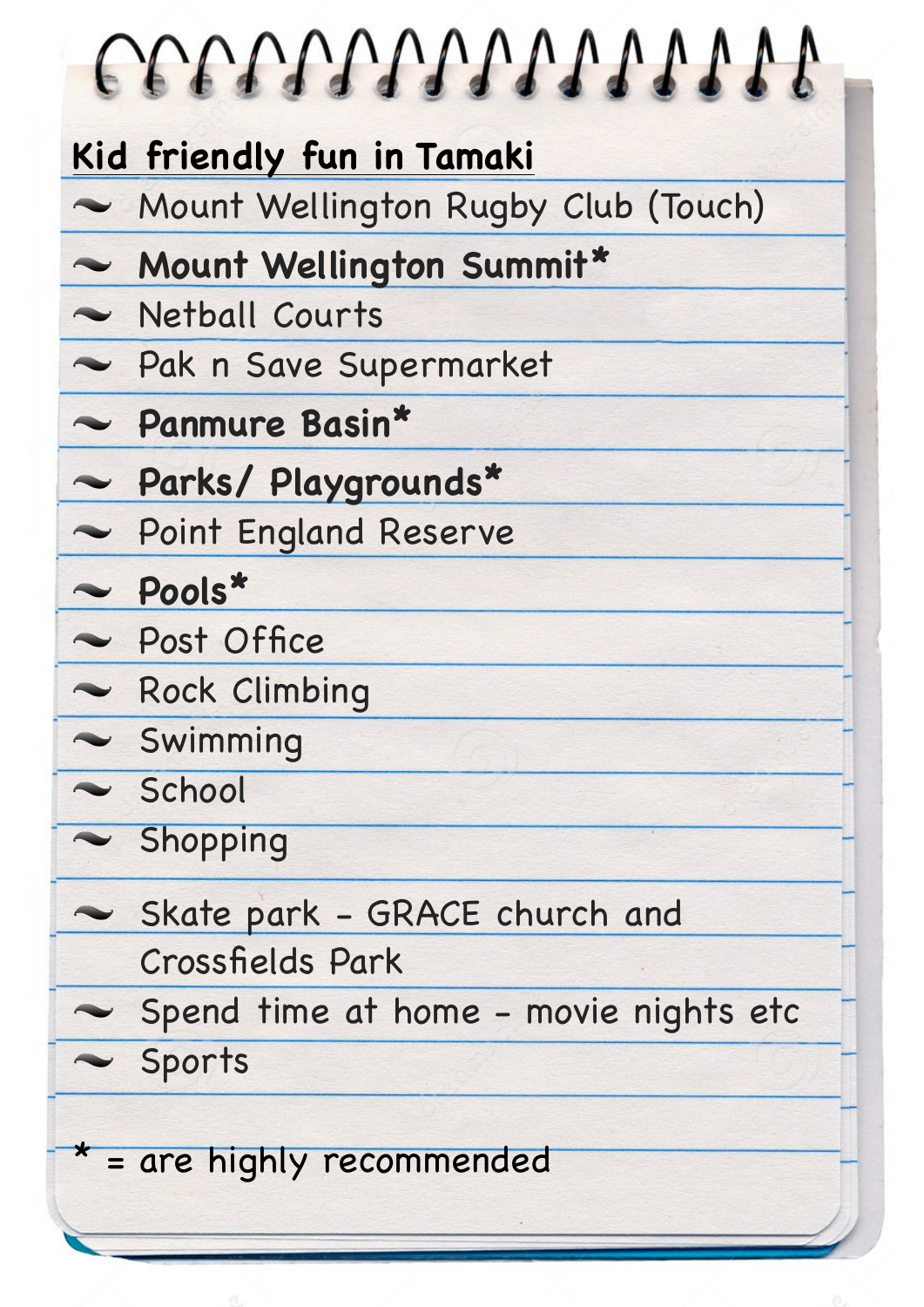| COOPPOPOPOPOPOPOP          |
|----------------------------|
| Kid friendly fun in Tamaki |
| Sylvia Park                |
| ~ Tahuna Torea Reserve     |
| ~ Tamaki Recreation Centre |
| - Ten Pin Bowling          |
| Train rides/ station*      |
| Walks/ Bush walks          |
|                            |
|                            |
|                            |
|                            |
|                            |
|                            |
|                            |
| * = are highly recommended |
|                            |
|                            |
|                            |
|                            |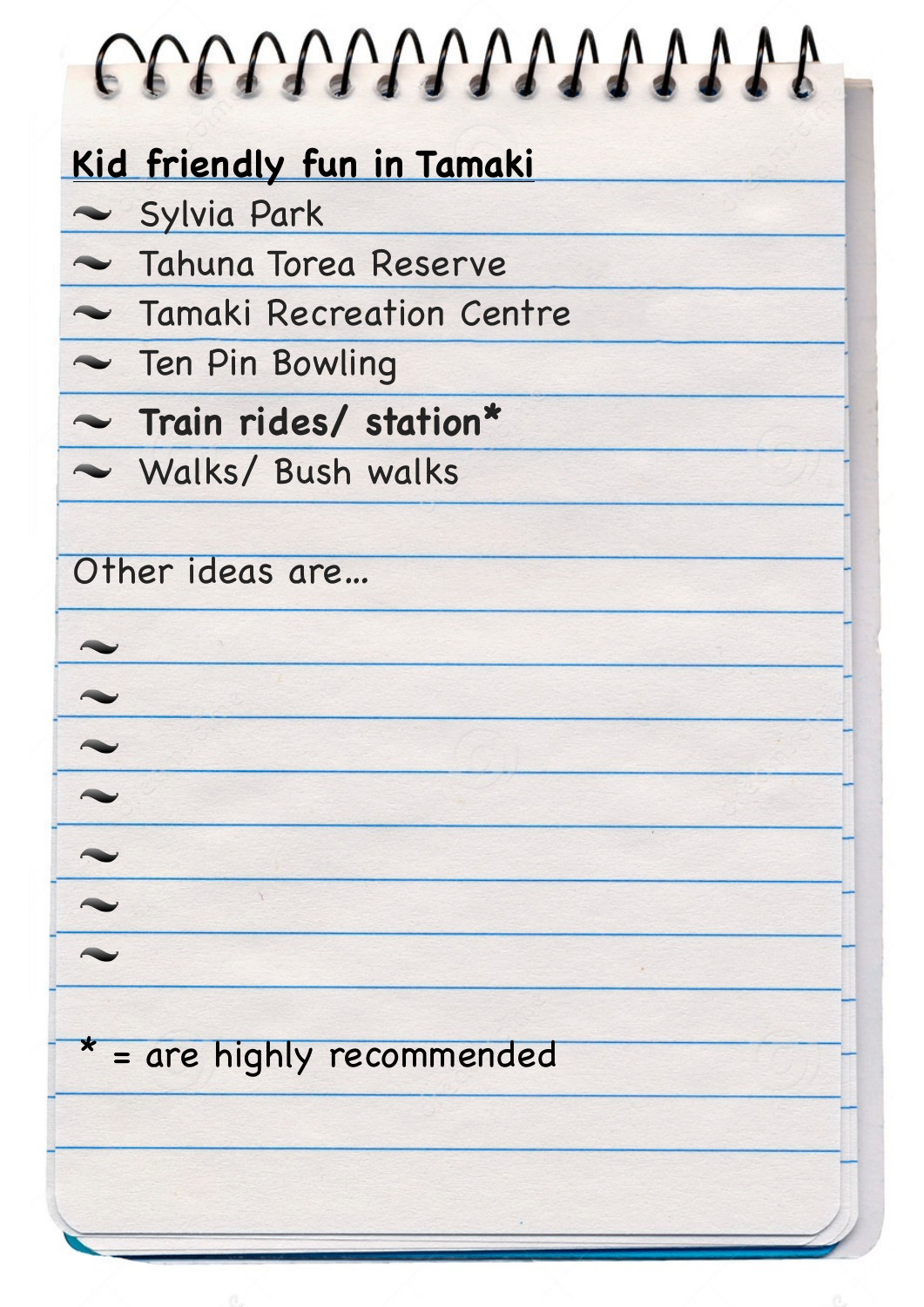| COOPOOPOOPOOP AND A                         |  |  |  |
|---------------------------------------------|--|--|--|
| Places Whanau can go to for support         |  |  |  |
| This list is written by Tamaki parents, for |  |  |  |
| Tamaki parents to know where to go          |  |  |  |
| 1. Child, Youth and Family Services         |  |  |  |
| (0508) FAMILY - Lunn Ave, Panmure           |  |  |  |
| 2. Churches in the community                |  |  |  |
|                                             |  |  |  |
| 3. Citizens Advice Bureau *                 |  |  |  |
| (09) 528 3682 - Line Rd, Glen Innes         |  |  |  |
| 4. Doctors                                  |  |  |  |
|                                             |  |  |  |
| 5. East Auckland Home & Budgeting Services  |  |  |  |
| (09) 570 9023 - Clifton Court, Panmure      |  |  |  |
| 6. Families, friends, neighbours*           |  |  |  |
|                                             |  |  |  |
| 7. Family Start                             |  |  |  |
| (09) 276 3729 - Clifton Court, Panmure      |  |  |  |
| 8. Genesis Trust                            |  |  |  |
| (09) 524 1938 - at GI Police Station        |  |  |  |
| * = are highly recommended                  |  |  |  |
|                                             |  |  |  |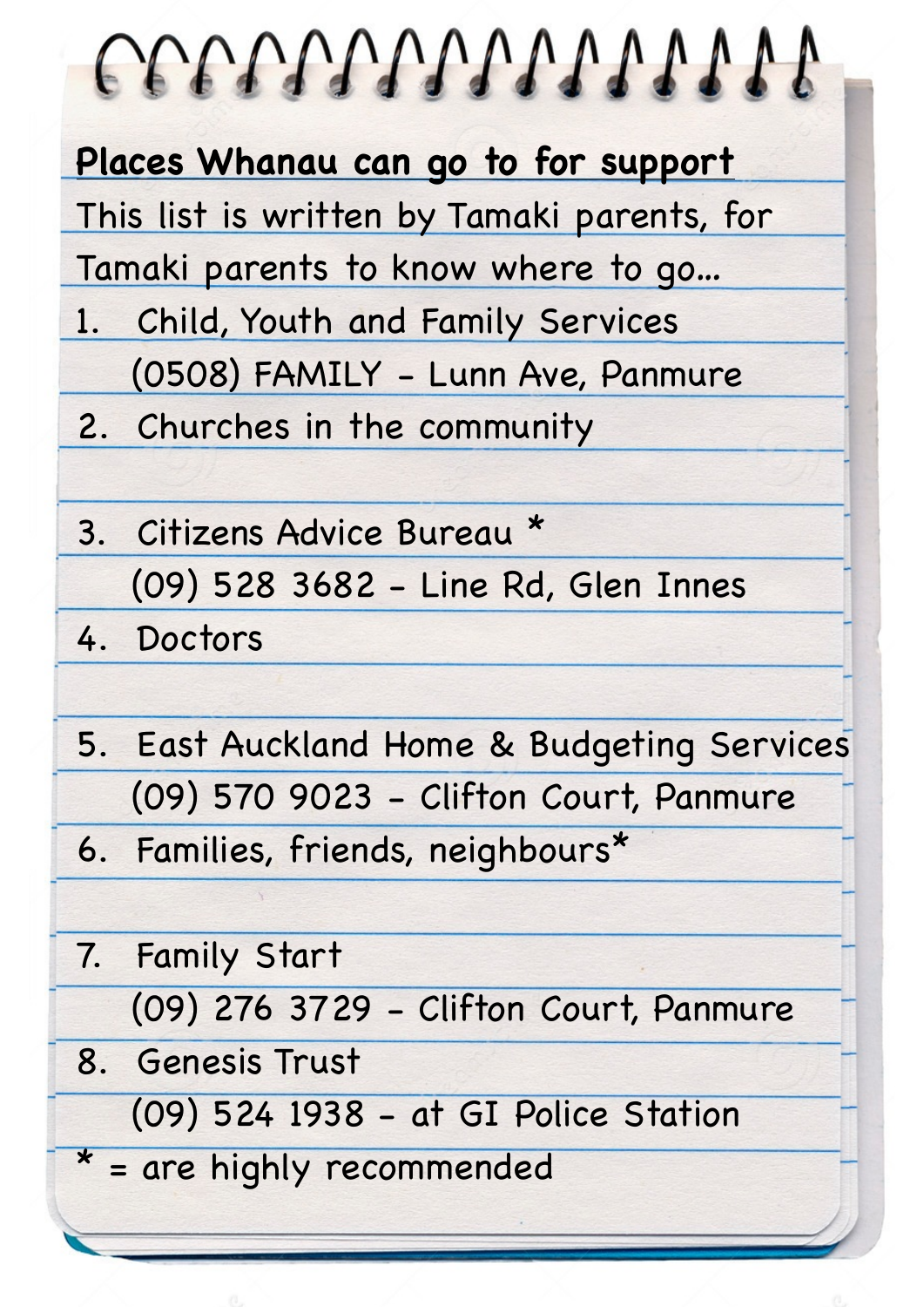| COOPOOPOOPOOPOOP                          |  |  |  |
|-------------------------------------------|--|--|--|
| Places Whanau can go to for support       |  |  |  |
| 9. Glen Innes Family Centre*              |  |  |  |
| (09) 570 6250 - Elstree Ave, Glen Innes   |  |  |  |
| 10. Glen Innes Playcentre                 |  |  |  |
| (09) 528 3705 - Taniwha St, Glen Innes    |  |  |  |
| 11. HIPPY Programme                       |  |  |  |
| (09) 571 2098 - at Te Waipuna Puawai      |  |  |  |
| 12. Island Child Charitable Trust*        |  |  |  |
| (09) 574 5530 - Pt England Rd, Pt England |  |  |  |
| 13. Orakei Health                         |  |  |  |
| (09) 578 0941 - Mayfair Pl, Glen Innes    |  |  |  |
| 14. Other parents at local schools        |  |  |  |
|                                           |  |  |  |
| 15. Panmure East Resident Association     |  |  |  |
| pera1072@hotmail.com                      |  |  |  |
| 16. Plunket                               |  |  |  |
| (09) 528 6106 - Line Rd, Glen Innes       |  |  |  |
| 17. Police                                |  |  |  |
| (09) 524 1910 - Line Rd, Glen Innes       |  |  |  |
| * = are highly recommended                |  |  |  |